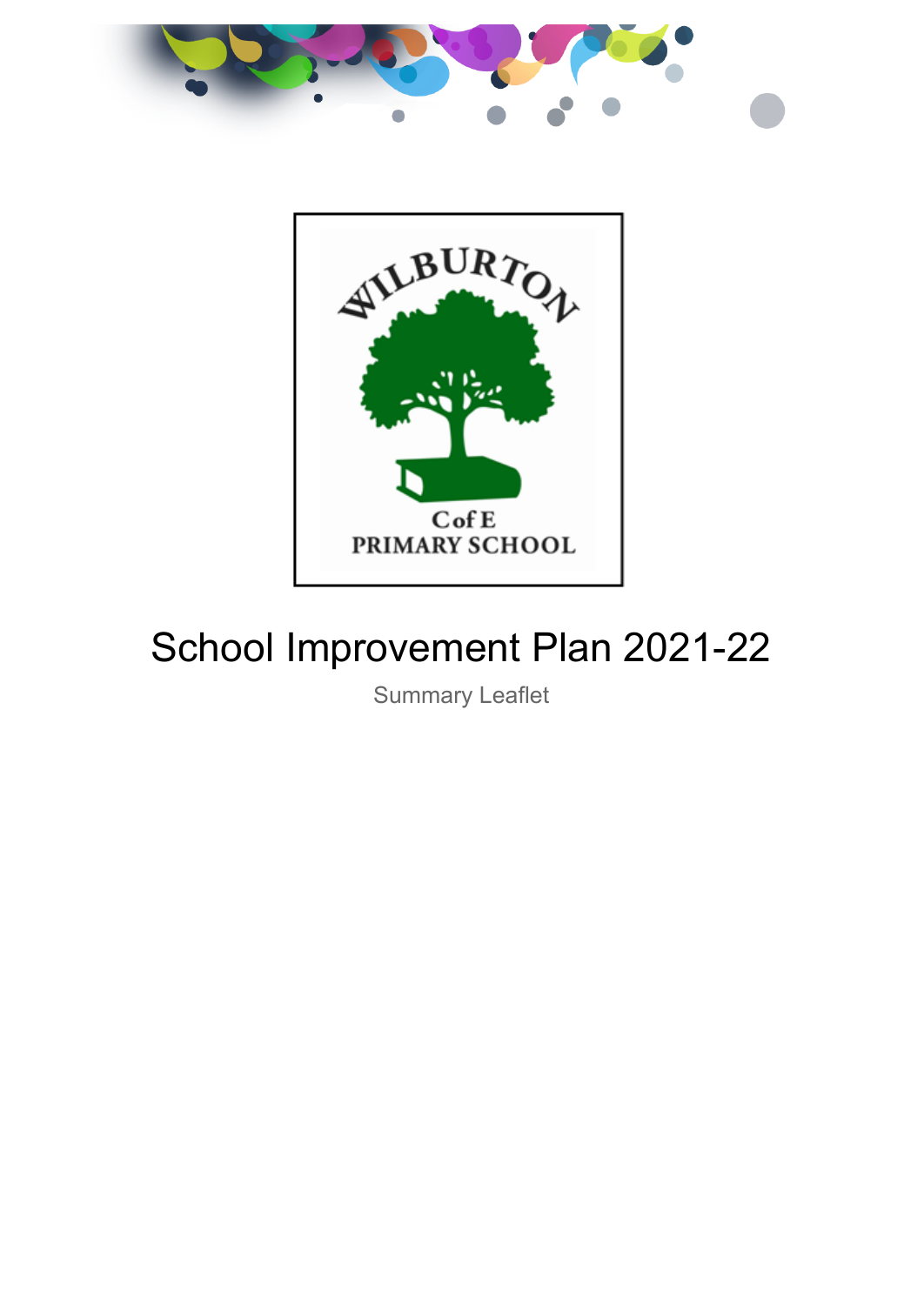

## Wellbeing (healthy minds; healthy bodies)

### Our intention:

Our curriculum teaches children how to keep their bodies healthy, and gives them lots of opportunities to improve their physical health. It helps them to name, understand and express their emotions, so children have confidence to succeed when faced with challenges. Our curriculum encourages children to enjoy and appreciate living in the moment, and to explore the awe and wonder of life itself.

The change we want to see by June 2022:

- At playtimes, all children are engaged in play and have a variety of different play opportunities which develop their physical health, wellbeing and social skills.
- All staff are using the "three-wave model" of mental health support to identify and support children with emerging mental health difficulties.
- School and local outdoor areas are utilised in at least two units of work for every year group.

#### Key actions:

- OPAL audit and creating OPAL action plan.
- Delivery of the OPAL action plan.
- CPD on mental wellbeing strategies and model
- Staff to explain how they are using the three wave model
- Coaching for identified staff to support their use of the model
- Outdoor Learning Site Supervisor to carry out actions required.
- KS1 and KS2 teaching teams ensure meaningful use of outdoor areas in their planning.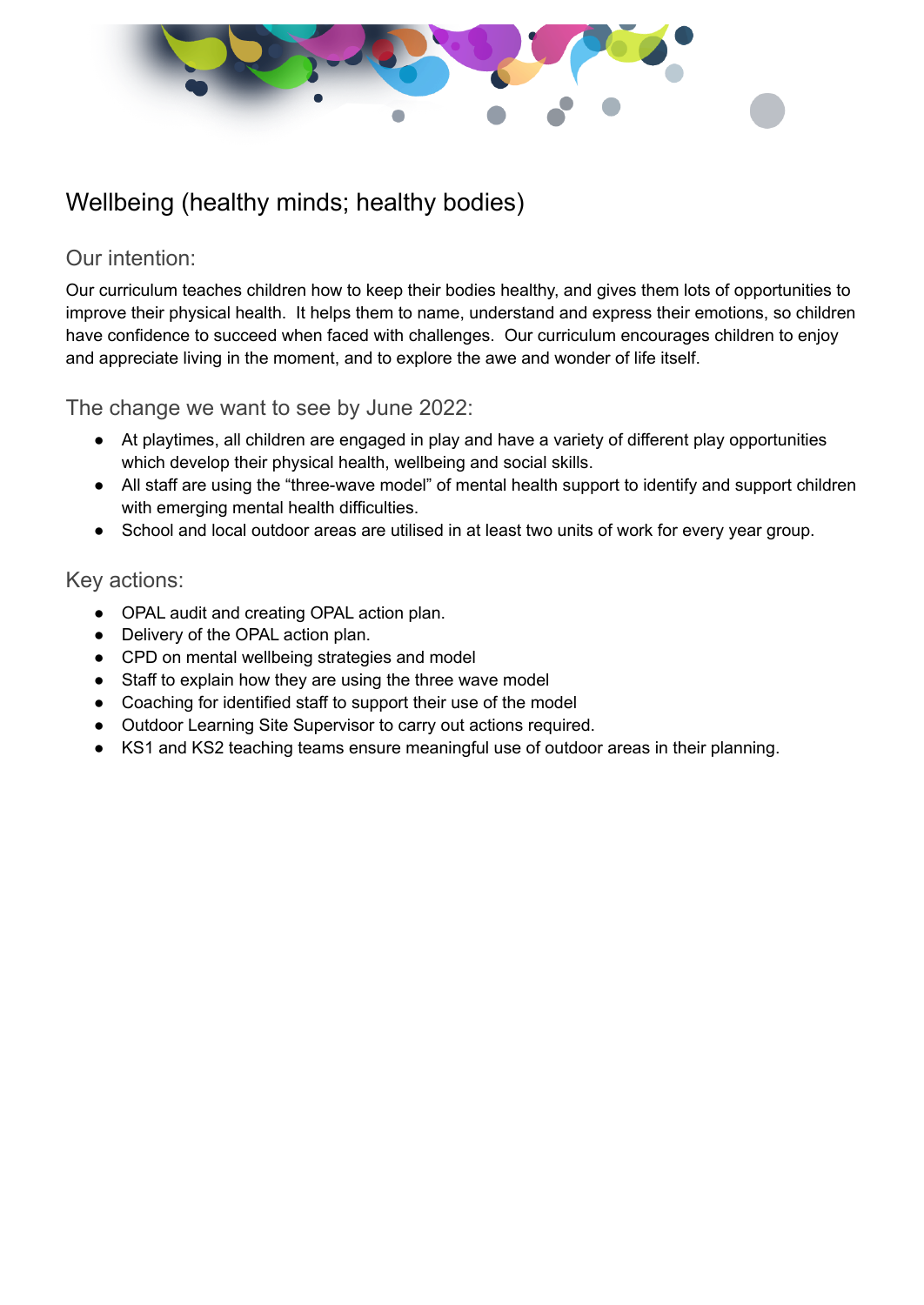

## Love (be kind; show respect)

## Our intention:

Our curriculum teaches children to understand and acknowledge the impact their actions have on others, and to change their behaviour as necessary. It also teaches them how to recognise, understand and respond to the emotions and behaviours of others. Children are taught how to share resources and ideas to work towards a common goal. Finally, children learn to respect and value ideas, opinions, cultures and religions, and to enjoy, care for and serve the world.

The change we want to see by June 2022:

- All children know they will be listened to, supported and helped to resolve any issues using the agreed school strategies, and follow-up will occur within 48 hours.
- The behaviour policy is always used efficiently and effectively to enable positive classroom experiences for everyone.
- Pre-emptive strategies are in place and used consistently to support children with higher needs (e.g. sensory) to thrive and are monitored, evaluated and adapted.
- Children are knowledgeable and respectful of different cultures and religions.

#### Key actions:

- Training for all staff
- Sharing strategies with children
- Revisit pupil surveys
- Sharing revised policy in training
- Collecting behaviour data
- Coaching where required
- Named adults to devise, share. monitor and evaluate strategies to support individuals, groups or whole classes.
- Lead staff training
- Teacher training
- Units planned and taught